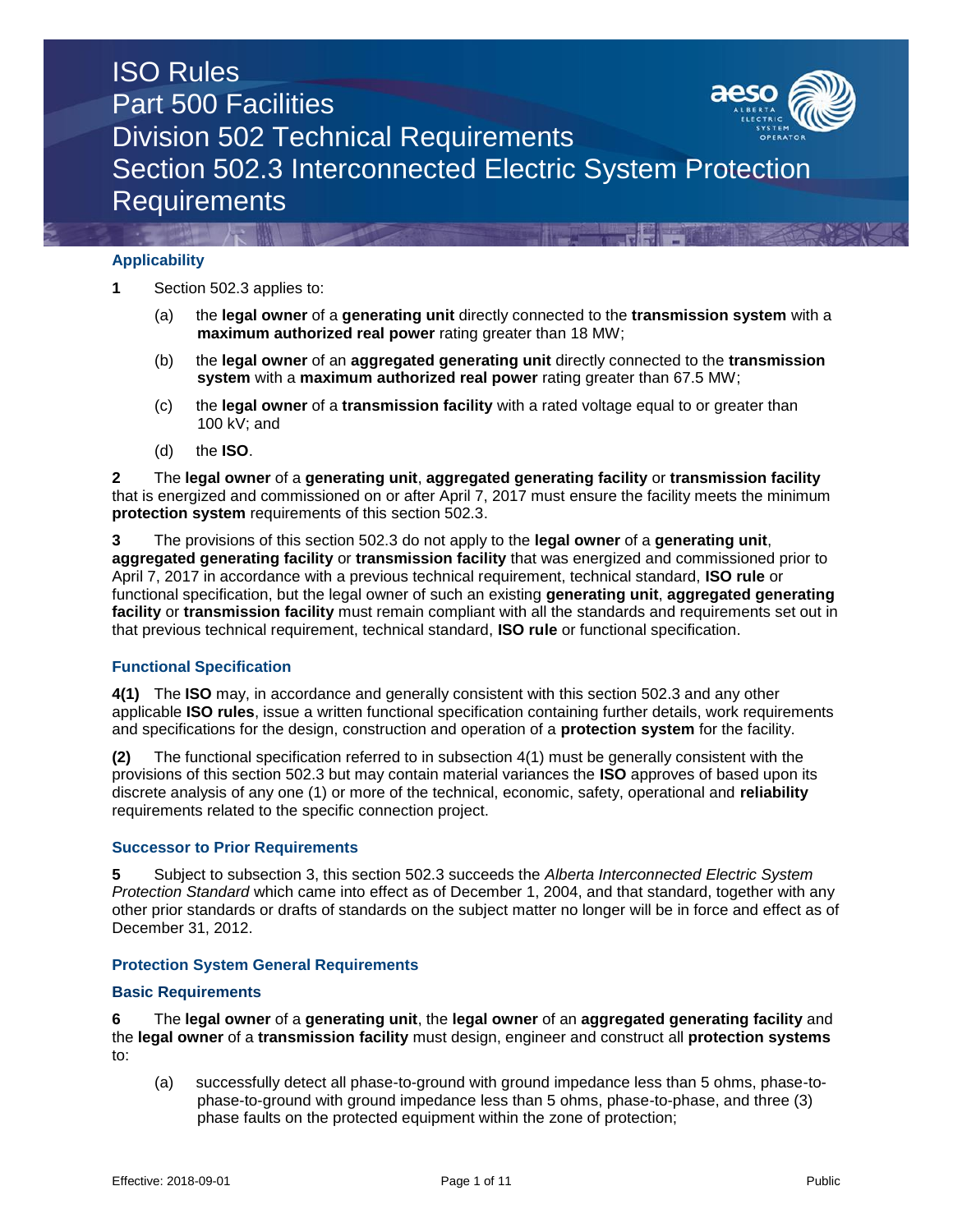

- (b) initiate isolation of the faulted equipment from all sources;
- (c) coordinate with any adjacent **protection systems** and remain stable for faults external to the zone of protection; and
- (d) ensure cascade tripping does not occur.

## **Requirement for Two (2) Protection Systems**

**7(1)** Except as otherwise specified in this section 502.3, all facilities of the applicable entities listed in subsection 1 must be equipped with no less than two (2) independently operating **protection systems**.

- **(2)** Each of the two (2) **protection systems** must:
	- (a) meet the operate time requirements set out in subsection 8;
	- (b) include, an independent secondary potential transformer winding, independent current transformer core, independent communication channel, independent interconnecting cable(s), independently protected direct current power supply and independent trip circuit, including breaker trip coil; and
	- (c) operate independent of and without interference from the other **protection system**.

**(3)** The relay for one (1) of the **protection systems** must be from a different manufacturer than the relay for the other **protection system**, or must operate on a different protection principle from the other **protection system**.

## **Protection Relay Operate Times**

**8(1)** For bus protection relays, the primary protection relay operate times for phase-to-phase or three (3) phase bus faults must be:

- (a) specified to not exceed; or
- (b) tested to confirm they do not exceed,

the maximum operate times, expressed in cycles, in the following Table 1:

| Table 1                                     |                     |  |  |
|---------------------------------------------|---------------------|--|--|
| <b>Bus Protection Maximum Operate Times</b> |                     |  |  |
| Voltage                                     | <b>Operate Time</b> |  |  |
| 500kV                                       | 1.50 cycles         |  |  |
| 240kV                                       | 1.50 cycles         |  |  |
| 138kV                                       | 2.00 cycles         |  |  |

**(2)** For line distance relays, the primary protection relay operate times for phase-to-phase or three (3) phase faults for near end faults on **bulk transmission lines** with two (2) terminals and two (2) sources that are long enough to have an effective zone 1 distance protection must be:

- (a) specified to not exceed; or
- (b) tested to confirm they do not exceed,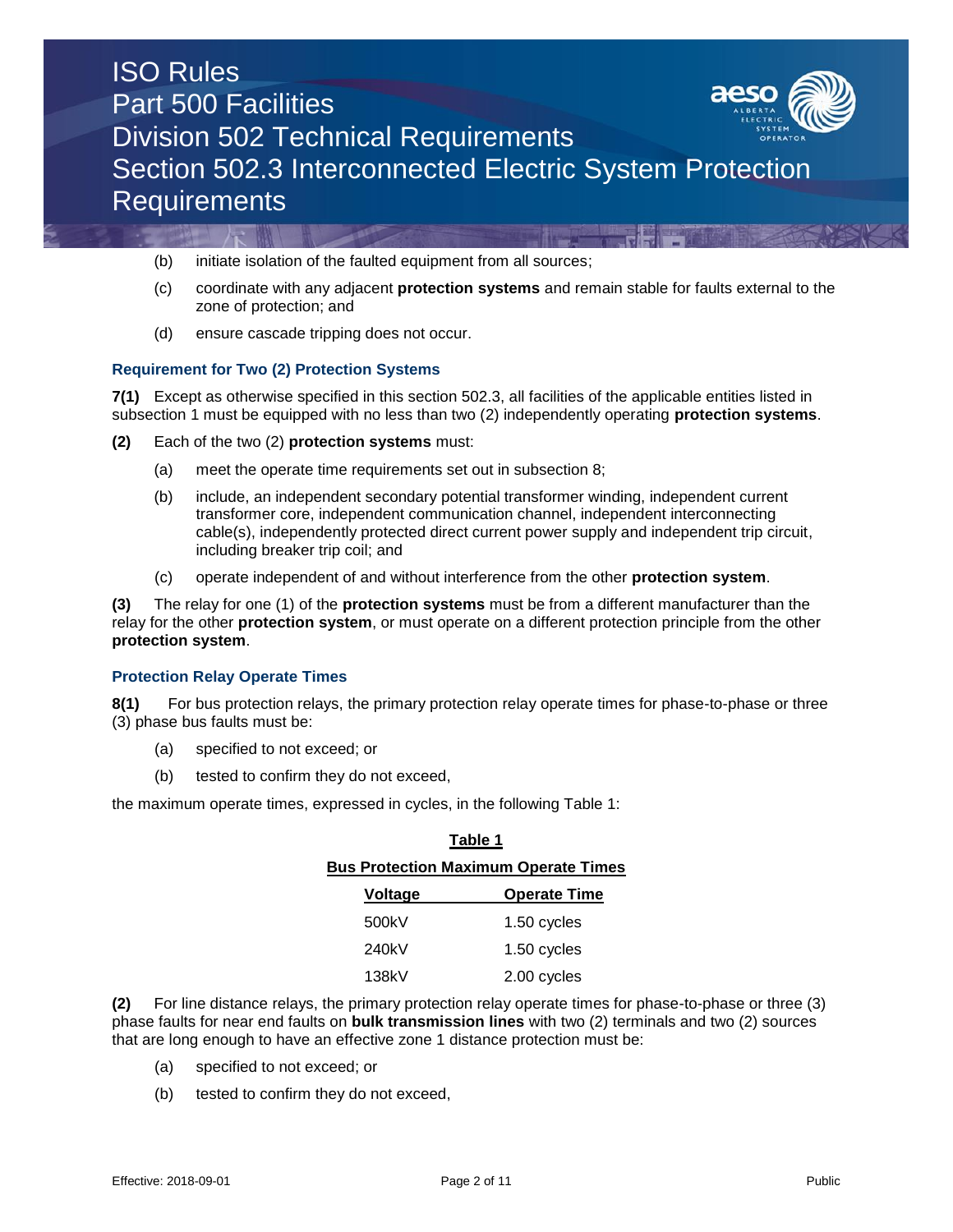

the maximum operate times, expressed in cycles, in the following Table 2:

| Table 2<br><b>Line Distance Protection</b> |             |  |
|--------------------------------------------|-------------|--|
|                                            |             |  |
| 500kV                                      | 1.00 cycles |  |
| 240kV                                      | 1.00 cycles |  |
| 138kV                                      | 2.00 cycles |  |

**(3)** For line differential relays, the primary protection relay operate times for phase-to-phase or three (3) phase faults on **bulk transmission lines** with two (2) terminals and two (2) sources must be:

- (a) specified to not exceed; or
- (b) tested to confirm they do not exceed,

the maximum operate times, expressed in cycles, in the following Table 3:

| Table 3                             |                     |  |
|-------------------------------------|---------------------|--|
| <b>Line Differential Protection</b> |                     |  |
| <b>Voltage</b>                      | <b>Operate Time</b> |  |
| 500kV                               | 2.00 cycles         |  |
| 240kV                               | 2.00 cycles         |  |
| 138kV                               | 2.00 cycles         |  |
|                                     |                     |  |

- **(4)** The primary protection relay operate times for phase-to-phase or three (3) phase faults:
	- (a) within the zone of protection of equipment, including transformers, capacitor banks, reactors, and static VAR compensators; and
	- (b) close to the equipment's high voltage bushings that are connected to the **interconnected electric system**;

must be:

- (a) specified to not exceed; or
- (b) tested to confirm they do not exceed,

the maximum operate times, expressed in cycles, in the following Table 4:

| l able 4                    |                     |  |
|-----------------------------|---------------------|--|
| <b>Equipment Protection</b> |                     |  |
| <b>Voltage</b>              | <b>Operate Time</b> |  |
| 500kV                       | 1.50 cycles         |  |
| 240kV                       | 1.50 cycles         |  |
| 138kV                       | 2.00 cycles         |  |

**Table 4**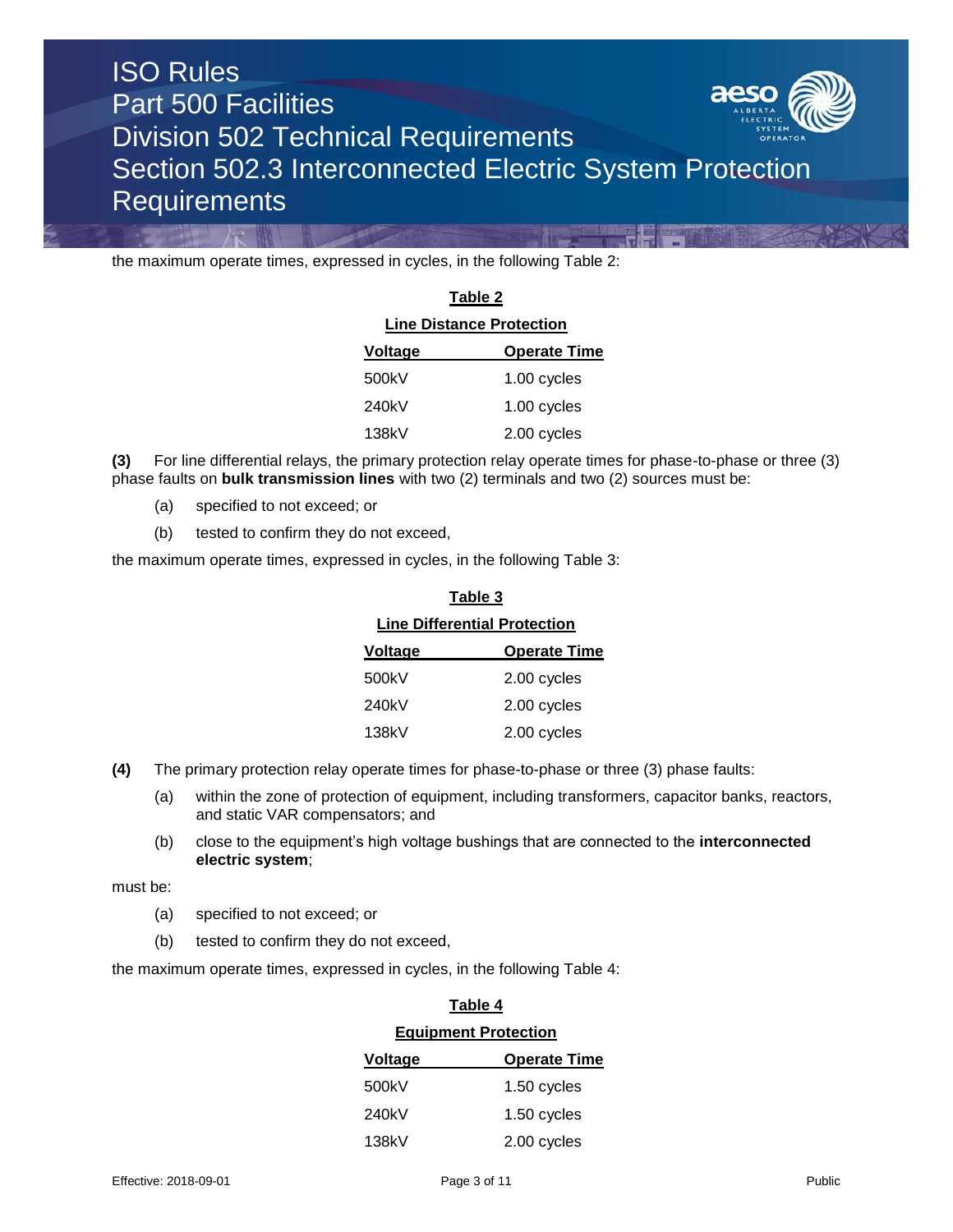

## **Instrument Transformers**

**9(1)** The **legal owner** of a **generating unit**, the **legal owner** of an **aggregated generating facility** and the **legal owner** of a **transmission facility** must ensure the facility uses protection class voltage and current transformers.

**(2)** Each **protection system** must have separate current cores and utilize separate secondary voltage transformer windings.

## **Voltage Transformers**

**10(1)** Voltage transformers for a facility must be wire wound, capacitive or optical voltage transformers, and any other form of transformer is prohibited.

**(2)** For 240 kV or higher voltage facilities, **protection system** devices that require voltage transformer inputs to provide protection functions must be connected to voltage transformers that are directly connected to the protected **system element**.

**(3)** For 144 kV or lower voltage facilities that utilize simple bus design, the use of common bus voltage transformers is acceptable.

## **Fuse Failure Alarm for Voltage Transformers**

**11** A voltage transformer used for protective purposes, including synchronism checking, must have a loss of potential alarm.

## **Current Transformers**

**12(1)** A current transformer used in a **protection system** must be either magnetic or optical, and must not be the limiting element in the **transmission facility's** rating.

**(2)** The maximum available current transformer ratio must be sized for the ultimate fault level of the facility as set out in the functional specification.

**(3)** A current transformer used in a **protection system** must meet the 2.5 L low internal secondary impedance accuracy requirement as set out in *CAN/CSA-C60044-1:07, Instrument transformer – Part 1: Current transformers, Table 1B*, or an equivalent accuracy requirement at its maximum possible ratio, regardless of the ratio actually being utilized.

## **Protection System Power Supply**

**13(1)** The direct current supply for each of the two (2) **protection systems** for a facility must be protected such that a direct current fault within one (1) of the **protection systems** is isolated and will not affect the operation of the other **protection system**.

**(2)** A **protection system** must be such that it may be isolated from its direct current supply without affecting the operation of any other **protection system**.

## **Event Capture**

**14(1)** For each zone of protection, there must be a **protection system** with no less than one (1) relay or digital style fault event recorder to capture wave form event records.

**(2)** Faults within the zone of protection must trigger an event capture.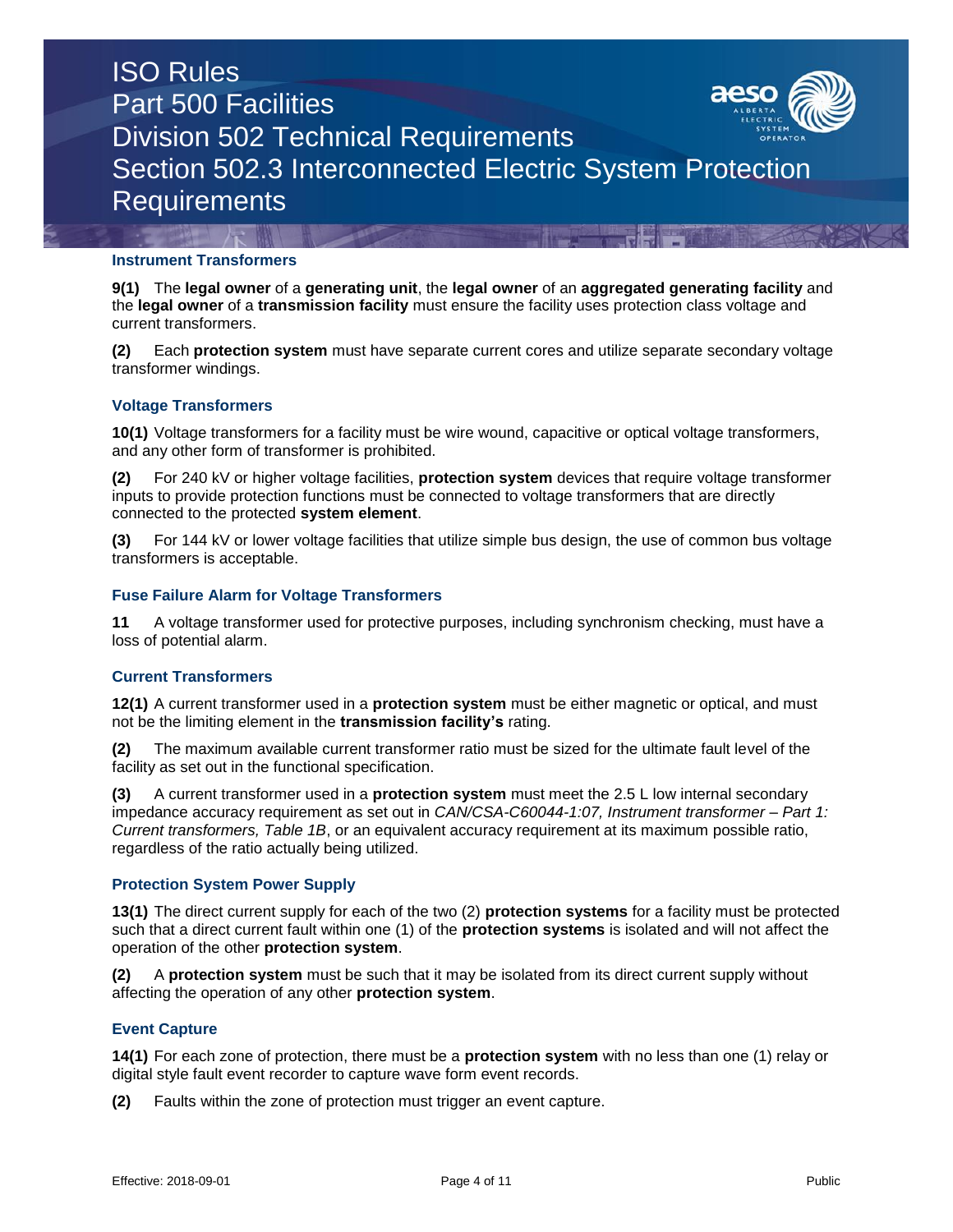

**(3)** The event recorder must be able to time stamp an event to an accuracy level within one point zero (1.0) milliseconds of Universal Time Constant.

**(4)** All event records must be retrievable within twenty four (24) hours of request.

## **Bulk Transmission Line**

#### **Ground Fault Resistance Coverage**

**15** If a **bulk transmission line** experiences a fault of the following type, then each of the two (2) **protection systems** for the **bulk transmission line** must initiate isolation of the fault:

- (a) single line-to-ground, with a minimum impedance of 5 ohms; or
- (b) phase-to-phase-to-ground with a minimum impedance of 5 ohms.

#### **Auto-Reclosing**

**16(1)** The **ISO** must, for 240 kV or higher voltage **bulk transmission lines**, specify the type of autoreclosing in the functional specification.

**(2)** When single pole trip and reclose is specified in the functional specification for a 240 kV or higher voltage **bulk transmission line**, the following must be met:

- (a) auto-reclose single pole upon a single phase fault and not reclose for any multiphase fault, unless three (3) pole auto-reclosing operation or no reclosing is specifically requested in the functional specification;
- (b) not allow for more than one (1) attempt at each end of the **bulk transmission line** to auto-reclose the **bulk transmission line**; and
- (c) have adequate dead time to ensure the secondary arc is extinguished.
- **(3)** A 144 kV or lower voltage **bulk transmission line** must:
	- (a) trip and auto-reclose three (3) pole once for all fault types unless no reclosing is specified in the project functional specification and
	- (b) have adequate dead time to ensure any secondary arc is extinguished

#### **Auto–Reclosing Prohibition**

**17(1)** If a **bulk transmission line** is a dedicated single line connecting from a **generating unit** or any **aggregated generating facility** to the **interconnected electric system**, then the installation of autoreclosing equipment is prohibited, unless specifically provided for in the functional specification.

**(2)** Auto-reclosing on cables is not permitted.

#### **Switch onto Fault**

**18** Instantaneous tripping must occur for the entire length of the **bulk transmission line** if upon an auto-reclose the fault re-establishes.

## **Synchronism Check Relaying**

**19** For all 240 kV and higher voltage **bulk transmission line** breakers, a synchronism check relay must be used for all three (3) pole closing but those breakers that switch only a load transformer, a capacitor, or a reactor, and have no power source of their own, do not require a synchronism check relay.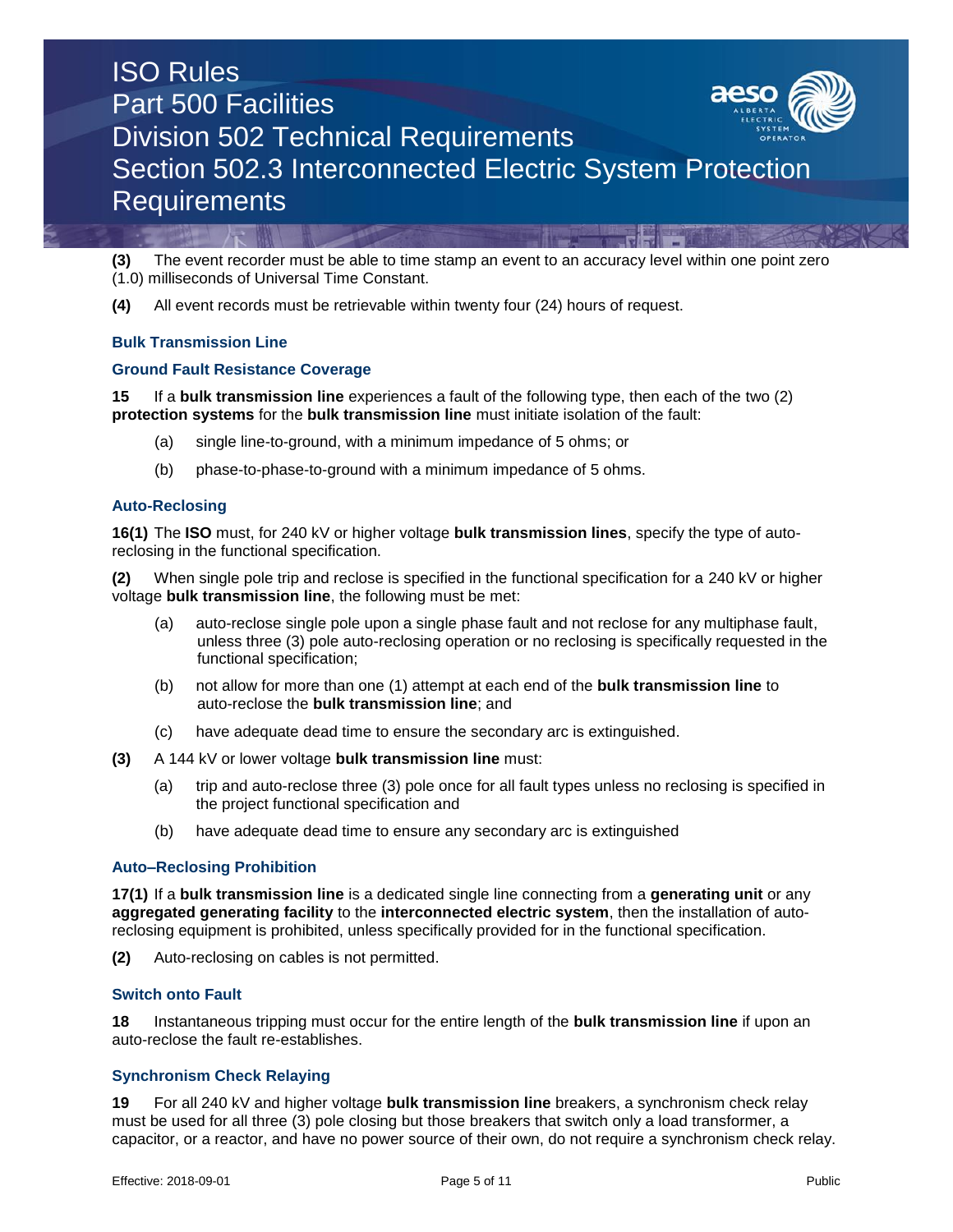

#### **Distance or Impedance Protection Systems**

**20** A **protection system** for a **bulk transmission line** utilizing distance or impedance protection as a primary manner of protecting a two (2) terminal, two (2) source **bulk transmission line** must have:

- (a) no instantaneous distance element, such as zone 1, reach past the remote bus; and
- (b) at least one (1) distance element, such as zone 2, overreach the remote bus.

#### **Differential Protection Systems**

**21(1)** On **bulk transmission lines**, the use of differential protection is acceptable.

- **(2)** Upon communication failure:
	- (a) the **protection system** must still be capable of fault detection and tripping; and
	- (b) protection relay operate times slower than those specified in subsection 8(3) are acceptable.

#### **Stub Protection**

**22** Any stubs created by opening line motorized disconnects must be protected by two (2) **protection systems**.

#### **Protection System Communications**

**23** Each communication system utilized in a **protection system** must be designed to have an overall availability of not less than 99.99% unless specified otherwise in the functional specification.

## **Three (3) Terminal Lines**

**24(1)** For a new three (3) terminal **bulk transmission line**, regardless of source or load locations, communications between all three (3) terminals is required.

**(2)** Notwithstanding subsections 6(c) and 24(1), if a protection study is undertaken identifying the level of mis-coordination and associated risks, the **ISO** may choose to grant an exemption in the functional specification.

**(3)** Clearing times for faults on the three (3) terminal line must comply with the requirements the **ISO** specifies in the functional specification for the facility.

#### **Bulk Transmission Line Connected Reactors**

**25(1)** The line reactor for a 240 kV or higher voltage **bulk transmission line** must be equipped with two (2) **protection systems**.

- **(2)** The reactor **protection systems** must be in compliance with the following requirements:
	- (a) a phase reactor must be equipped with two (2) differential **protection systems**;
	- (b) a phase reactor must be equipped with a phase and residual over-current **protection system**, which may be included in one (1) of the differential **protection systems**;
	- (c) an oil-filled reactor must have non-electrical **protection systems** with the same requirement as an oil-filled transformer; and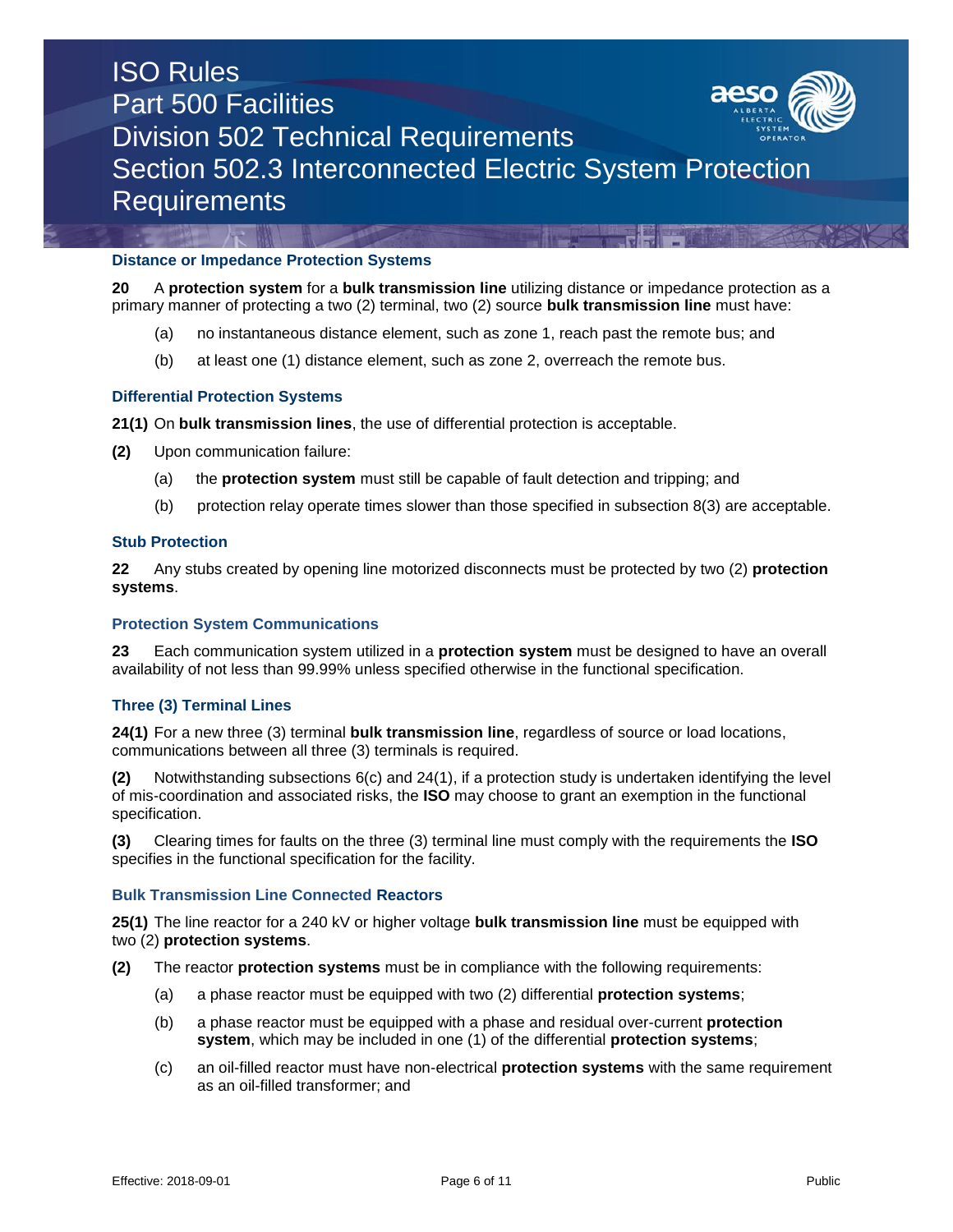

(d) a neutral reactor must be either included in an overall zero sequence differential zone or equipped with a single phase differential **protection system** and must also be equipped with a second differential protection or over-current protection as backup.

## **Switch Onto Fault Protection – Manual Close**

**26(1)** A **bulk transmission line** terminal must be equipped with switch onto fault protection as identified in subsection 18 for **operator**-initiated breaker close.

**(2)** For a manual switch onto fault event, auto-reclose must be blocked.

#### **Positive, Negative, Zero (0) and Mutual Impedances**

**27** For the protection of a **bulk transmission line**, the **protection system** equipment and settings must take into account the zero (0) sequence mutual coupling during fault conditions, and the underreach or over-reach of the distance element must be either mitigated or the zone reaches adjusted accordingly.

#### **Five Hundred (500) kV Protection System Setting Verification**

**28** A 500 kV line **protection system** utilizing distance or impedance protection as its primary protection must have settings verified utilizing real-time digital simulation.

#### **Substations**

#### **Transformers**

**29(1)** All transformers with a base rating less than 25 MVA must have:

- (a) one (1) independent overcurrent **protection system** installed on the high voltage side;
- (b) one (1) independent differential **protection system**;
- (c) an oil level alarm;
- (d) a minimum of gas accumulation alarming and gas surge protection tripping; and
- (e) two (2) levels for thermal alarm and the time between the first alarm and the second alarm must allow time to take action to unload the transformer.
- **(2)** A transformer with a base rating of 25 MVA or larger must have:
	- (a) one (1) overcurrent **protection** system which may be combined with a differential protection system;
	- (b) two (2) independent differential **protection systems**;
	- (c) an oil level alarm;
	- (d) a minimum of gas accumulation alarming and gas surge protection tripping; and
	- (e) two (2) levels for thermal alarm and the time between the first alarm and the second alarm must allow time to take action to unload the transformer.

**(3)** All transformers with tertiary windings that are used for loads, such as station service, must have the tertiary windings included in the transformer differential protection zone.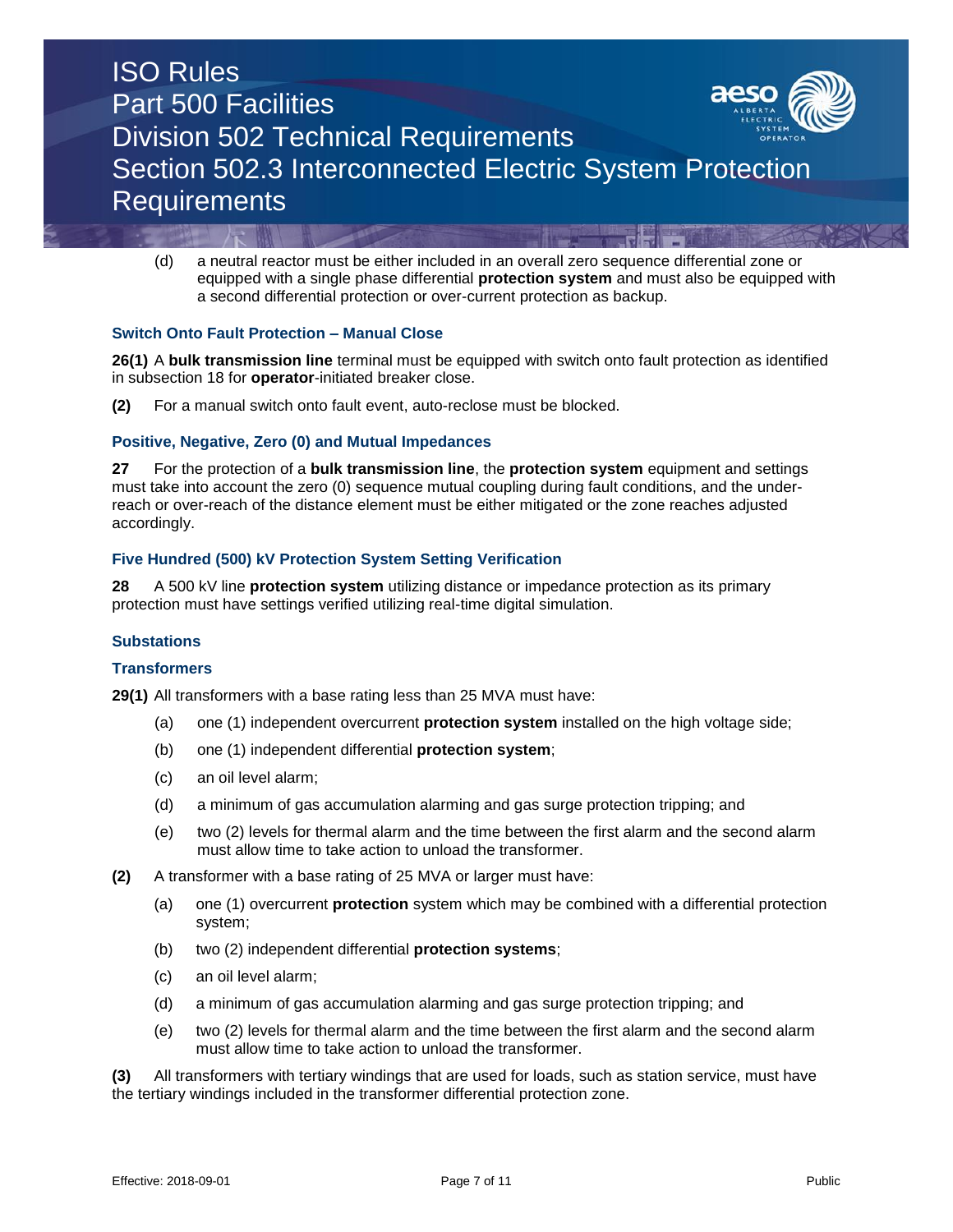

## **240 kV and Higher Voltage Substation Bus Protection**

**30(1)** All 240 kV and higher voltage substation buses must have two (2) bus **protection systems**.

**(2)** All 240 kV and higher voltage substation bus **protection systems** must trip all associated breakers to isolate the fault.

## **144 kV and Lower Voltage Substation Bus Protection**

**31(1)** All 144 kV and lower voltage substation buses must have two (2) bus **protection systems.**

**(2)** If protection studies show that the remote line **protection systems** can clear a bus fault in zero point six (0.6) seconds, then the remote line **protection systems** can be considered to be one (1) of the two (2) **protection systems** required in subsection 31(1).

**(3)** All 144 kV and lower voltage substation bus **protection systems** must trip all associated breakers to isolate the fault.

#### **Ring Bus Protection**

**32** Notwithstanding subsections 30 and 31, ring bus configured substations that have two (2) overlapping **protection systems** that are capable of stub protection as identified in subsection 22 do not require additional bus protection.

## **Substation Shunt Capacitor Banks**

**33(1)** Auto-restoration of a faulted capacitor bank is prohibited.

**(2)** Two (2) over-current **protection systems** must be applied to shunt capacitor banks to detect major faults such as a phase-to-phase fault or phase-to-ground fault.

**(3)** For wye or wye-wye shunt capacitor banks, at least one (1) **protection system** must be applied which provides both an alarm and a trip level to detect capacitor bank unit or capacitor bank element failure.

## **Substation Shunt Reactor Banks**

**34** The **protection systems** for shunt reactor banks must comply with the following:

- (a) 144 kV and lower voltage reactors must be equipped with a minimum of one (1) independent phase differential and one (1) independent over-current **protection systems**;
- (b) 240 kV and higher voltage reactors must be equipped with two (2) differential **protection systems** and overcurrent protection which may be included in one (1) of the differential **protection systems**; and
- (c) an oil filled reactor, in addition, must have a minimum of gas accumulation alarming and gas surge protection tripping.

#### **Breaker Failure Protection**

**35(1)** All breakers must have a minimum of one (1) breaker failure **protection system** and all protection trips excluding **remedial action scheme** trips must initiate a current or contact supervised breaker failure **protection system**.

**(2)** The **ISO** must identify the need for **remedial action schemes** to initiate breaker fail in the functional specifications on a project basis.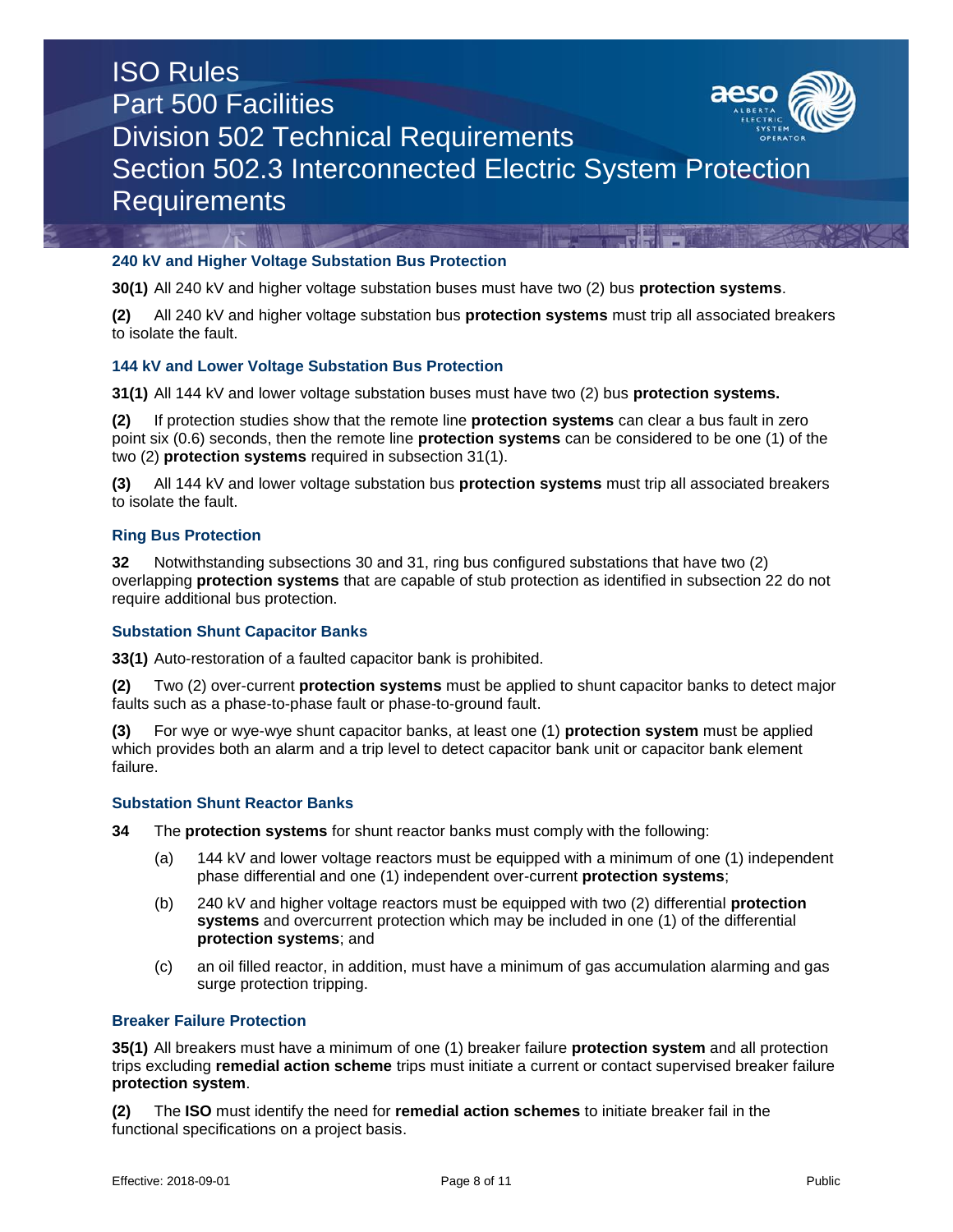

**(3)** For 240 kV and higher voltage breakers, the breaker failure **protection system** must utilize direct tripping of all remote breakers utilizing communications.

**(4)** For 144 kV and lower voltage breakers, a breaker failure **protection system** must be installed which trips all:

- (a) local breakers; and
- (b) remote breakers:
	- (i) by a communication system which, notwithstanding subsection 23, must be designed to have an availability of at least 99.5%; or
	- (ii) within a definite time period the **legal owner** of a **generating unit**, the **legal owner** of an **aggregated generating facility** or the **legal owner** of a **transmission facility**, as applicable, defines, and without thermally damaging additional facilities beyond the faulted facility.

**(5)** Regardless of subsection 35(4), the **ISO** may waive the requirements for tripping of the remote breakers if the affected **legal owner** of the **generating unit**, **the legal owner** of the **aggregated generating facility** or the **legal owner** of a **transmission facility** is prepared to accept the associated risks and the **ISO** documents such agreement in the project functional specifications.

**(6)** The maximum time delay for breaker fail operate time measured from the primary **protection system**'s trip output contact closing to the last local breaker receiving the open signal for solid single line-to-ground or three (3) phase faults that generate high fault currents must not be longer than:

- (a) six (6) cycles, being zero point one zero zero (0.100) seconds, for 500 kV breakers;
- (b) seven (7) cycles, being zero point one one seven (0.117) seconds, for 240 kV breakers; and
- (c) twelve (12) cycles, being zero point two zero zero (0.200) seconds, for 138 kV and 144 kV breakers.

**(7)** For applications where free standing current transformers are used with live-tank breakers it is acceptable to have a breaker fail operation for faults located between the breaker and the current transformer.

#### **Substation Transformer Ended Lines**

**36** For 144 kV and lower voltage transformer ended **transmission lines** without a breaker, the substation must be equipped with two (2) independent direct transfer trip communication channels to trip any remote end breakers.

## **Generating Unit and Aggregated Generating Facility Protection**

#### **Inadvertent Energization**

**37** No facility may be designed, engineered or constructed such that there may be inadvertent energization of any **generating unit** or **aggregated generating facility** including through the station service bus.

#### **Protection from Interconnected Electric System Faults**

**38** The **legal owner** of a **generating unit** and the **legal owner** of an **aggregated generating facility** must each ensure that their facilities have appropriate **protection systems** to protect the facilities from the effects of faults on the **interconnected electric system**.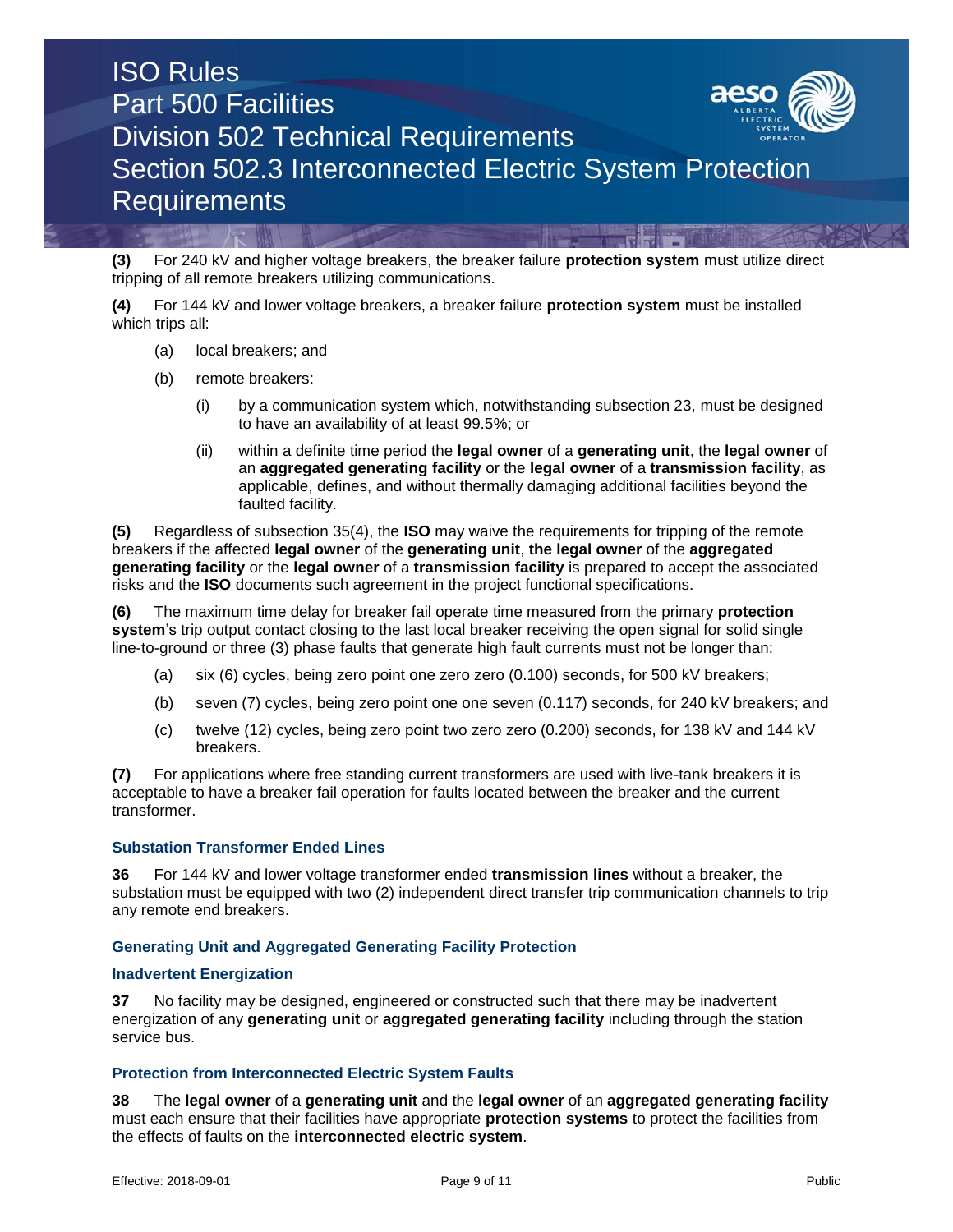

## **Tripping**

**39(1)** If a **generating unit** or **aggregated generating facility** fault occurs, the **protection system** at a minimum, must isolate the fault from the **interconnected electric system** by opening the appropriate breakers and initiating breaker failure protection.

**(2)** If it is possible to energize or back-feed the **generating unit** or **aggregated generating facility** through the station service, then the **protection system** must also trip the low voltage station service breakers, including those with high-speed bus transfer schemes.

#### **Auto-Reclosing**

**40** Auto-reclosing of generator breakers after a **generating unit** or **aggregated generating facilities** fault is prohibited.

#### **Synchronizing**

**41** A synchronous **generating unit** or **aggregated generating facility** must be equipped with full synchronizing equipment, capable of assuming full control of the **governor system** and **automatic voltage regulator** during the synchronizing process.

#### **60 Hz Synchronous Generating Units (other than aggregated generating facilities) Electrical Protection**

**42** A 60 Hz synchronous **generating unit**, excluding any **aggregated generating facility**, must meet the following protection requirements:

- (a) two (2) **generating unit** differential **protection systems**;
- (b) two (2) **generating unit** and facility step up transformers **protection systems**;
- (c) two (2) high voltage bus **protection systems**; and
- (d) **generating unit** excitation transformers must have two (2) **protection systems**.

#### **Out of Step Condition**

**43** For any 60 Hz synchronous **generating unit**, excluding **aggregated generating facilities**, impedance protection at the **generating unit** step-up transformer terminals must be applied to mitigate any out-of-step condition when an electric energy swing traverses either the **generating unit** or **generating unit** step-up transformer.

#### **Aggregated Generating Facilities**

**44** An **aggregated generating facility** must meet the following protection requirements:

- (a) have two (2) **aggregated generating facility** step-up transformer **protection systems**; and
- (b) have two (2) high voltage bus **protection systems**.

#### **Reverse Electric Energy Condition**

**45** Two (2) **protection systems** must be capable of detecting reverse power flowing into the **generating unit** and the **generating unit** must be removed from service if either of the **protection systems** detects reverse power flow.